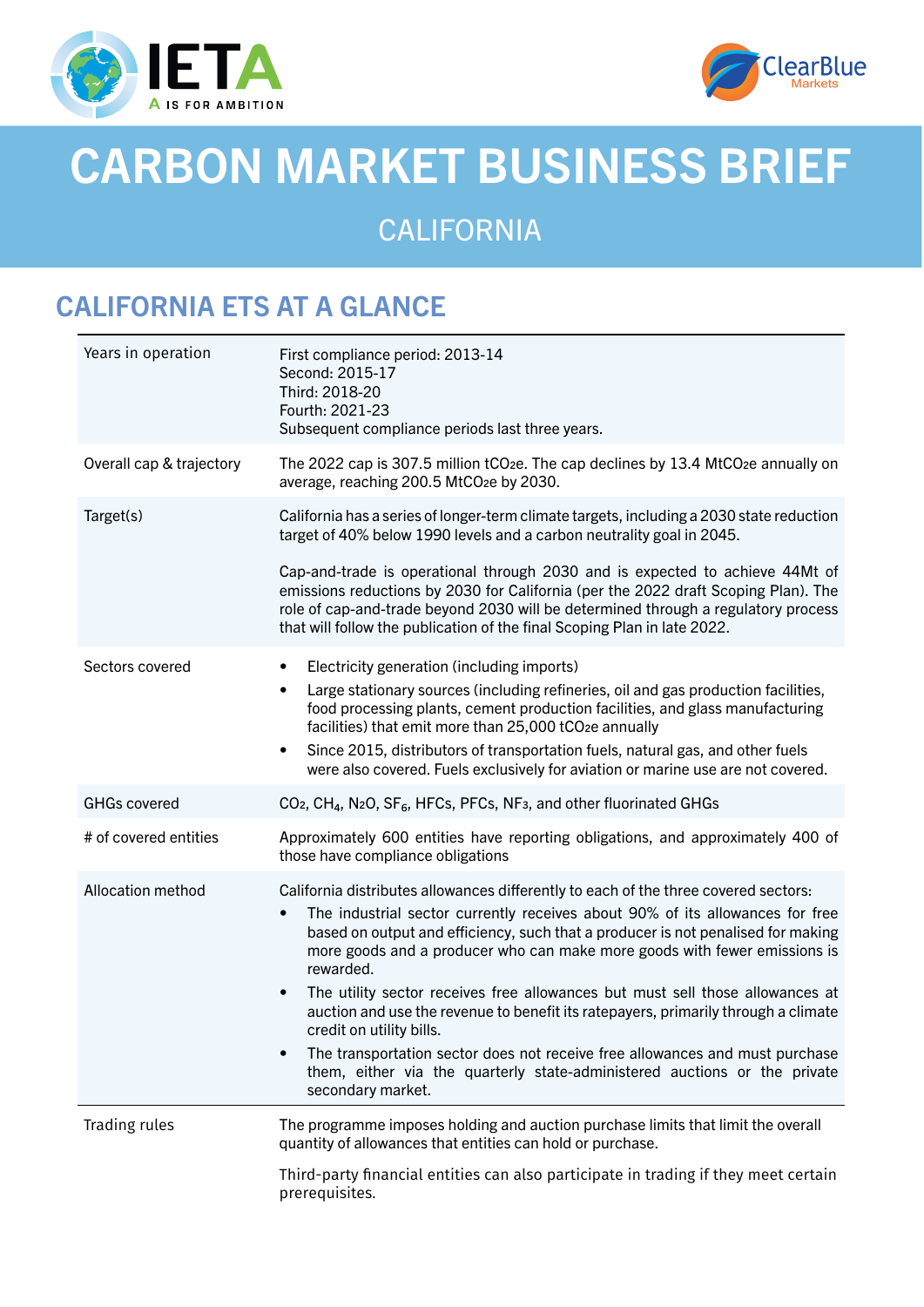| Use of offsets and linking      | The use of offsets was limited to 8% of a covered entity's compliance obligation for<br>the first three compliance periods, reduced to 4% for the fourth compliance period,<br>and 6% for the fifth and sixth compliance periods. Another change to the post-2020<br>offset rules is that half of the offset quota must come from projects that provides<br>provide direct environmental benefit to the state (DEBS). The California Air Resources<br>Board has established rigorous US forestry, urban forestry, livestock, ozone depleting<br>substances, mine methane capture, and rice cultivation compliance protocols. |
|---------------------------------|------------------------------------------------------------------------------------------------------------------------------------------------------------------------------------------------------------------------------------------------------------------------------------------------------------------------------------------------------------------------------------------------------------------------------------------------------------------------------------------------------------------------------------------------------------------------------------------------------------------------------|
|                                 | The programme linked to Quebec's cap-and-trade system in January 2014. It was<br>linked to Ontario in January 2018, but a de-link occurred in mid-2018 when the<br>province abruptly scrapped its system following a change of governance. There have<br>been discussions on linkage with Oregon or Washington if they were to establish<br>cap-and-trade systems. However, the difference in programme design does pose<br>challenges to a linkage between the states' programmes.                                                                                                                                          |
| Other features                  | California has a complex series of price controls, including an Auction Reserve Price<br>which started at \$10 per tCO2e in 2012 and increases 5% annually plus inflation. The<br>2022 auction price floor is \$19.70.                                                                                                                                                                                                                                                                                                                                                                                                       |
|                                 | Starting in 2021, a portion of allowances will be set aside in two reserves. The<br>reserve will be triggered if settlement of an auction reaches 60% of the first reserve<br>trigger price. The trigger price for the two reserves is \$46.05 and \$59.17 per tCO2e<br>respectively, increasing by 5% plus inflation annually.                                                                                                                                                                                                                                                                                              |
|                                 | A price ceiling has also be set starting in 2021, starting at \$65 per tCO2e and rising<br>by 5% plus inflation (\$72.29 in 2022). If this threshold is triggered, units from the<br>reserve will be offered at the price ceiling.                                                                                                                                                                                                                                                                                                                                                                                           |
|                                 | Banking is allowed; borrowing is not allowed.                                                                                                                                                                                                                                                                                                                                                                                                                                                                                                                                                                                |
| Penalties for<br>non-compliance | Annual Compliance Obligation: A covered entity must surrender allowances<br>equivalent to 30% of emissions from the previous year within the current compliance<br>period by 1 November annually.                                                                                                                                                                                                                                                                                                                                                                                                                            |
|                                 | Triennial Compliance Obligation: A covered entity must surrender allowances<br>equivalent to 100% of emissions for the compliance period, less allowances already<br>surrendered.                                                                                                                                                                                                                                                                                                                                                                                                                                            |
|                                 | Failure to surrender on time results in an immediate surrender obligation equivalent<br>to four times the missing balance.                                                                                                                                                                                                                                                                                                                                                                                                                                                                                                   |
| Use of revenues                 | Some revenue is returned directly to utility ratepayers through the California Climate<br>Credit on utility bills.                                                                                                                                                                                                                                                                                                                                                                                                                                                                                                           |
|                                 | The rest makes up the Greenhouse Gas Reduction Fund (GGRF), which reduces GHG<br>emissions through California Climate Investments (CCI), which emphasizes benefits<br>to low-income and disadvantaged communities. To date, the CCI has appropriated<br>more than \$6 billion in investments.                                                                                                                                                                                                                                                                                                                                |

#### MAJOR DEVELOPMENTS

Lockdowns and other restrictions resulted in a large decline in emissions for 2020 (2020 verified emissions was published in December 2021). Most of the decline came from the fuel distribution sector, which saw 2020 emissions fall by 15%, while other sectors saw minimal (and some saw an increase) in emissions.

November 2021 also saw the compliance deadline for Compliance Period 3 (covering 2018-20), with all covered entities in full compliance. Participants submitted 63.3 million offsets for compliance, representing 7% of compliance obligation and the highest use of offsets in the programme's history.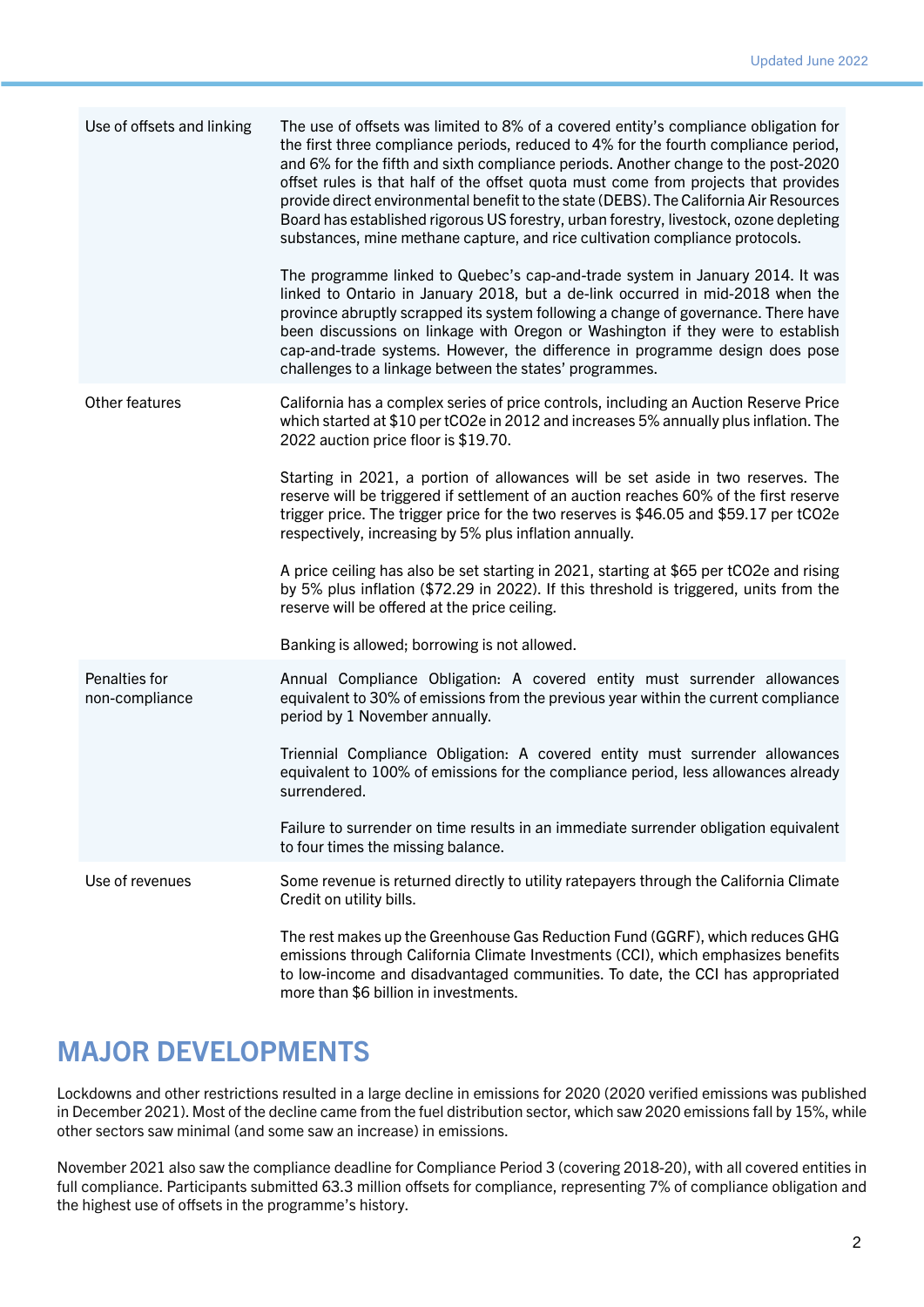California is currently going through the Scoping Plan update process. The CARB is required, under AB32, to update the Scoping Plan every five years. The draft of the Scoping Plan was released in early May with a final report, along with modelling results, expected sometime in late 2022. The plan includes an update on California's climate mitigation efforts over the last five years, along with laying out a plan to further accelerate emissions abatement and achieve carbon neutrality by 2045.

Per the draft plan, the CARB has said that the ETS will play more of a backstop role for the state by providing additional emissions abatement that is not achieved through California's other emission reduction programmes. The draft Scoping Plan did not propose any changes to the cap-and-trade programme; any proposed changes will come after CARB completes the final modelling later in the year.

The CARB has received pressure from the Environmental Justice community and the Independent Emissions Market Advisory Committee (IEMAC) to address the oversupply in the ETS. The CARB has insisted through the draft Scoping Plan that the oversupply will be exhausted by end of the decade, although final modelling results may yield recommendations for a change to the structure of the programme. The final 2022 Scoping Plan is expected in November, with a separate rulemaking process expected to take place in 2023.

#### PRICE COMMENTARY

For most of WCI's history, allowances have traded close to the program's floor price. This was interrupted by an influx of funds from financial investors that lifted prices away from the floor level starting in mid-2019. However, the onset of the COVID-19 pandemic led to a liquidation leading to allowance prices dropping below the floor briefly. Allowance prices then recovered back to the floor, staying at that level for most of 2020.

2021 saw a return of financial investors who pushed WCI allowance prices to historical highs. Financial investors were attracted to the WCI allowances because climate-related investing has been gaining momentum. Furthermore, creation of new investment products, such as carbon allowance related ETFs, have allowed easy access to WCI allowances for many retail investors. All this has led to increased demand for WCI allowances.

WCI allowances started 2022 on a mixed note, with prices stagnating in the first months of the year. This is due to a volatile global situation with potential increases in interest rates and inflation. This has led to some de-risking of investor portfolios leading to some sell-off of risky assets. WCI allowances have recovered some of their losses coming into April. In May, WCI allowance price movements have been more muted as participants weigh potential impact to California's programme from the Scoping Plan and changes to Quebec's cap-and-trade rules.